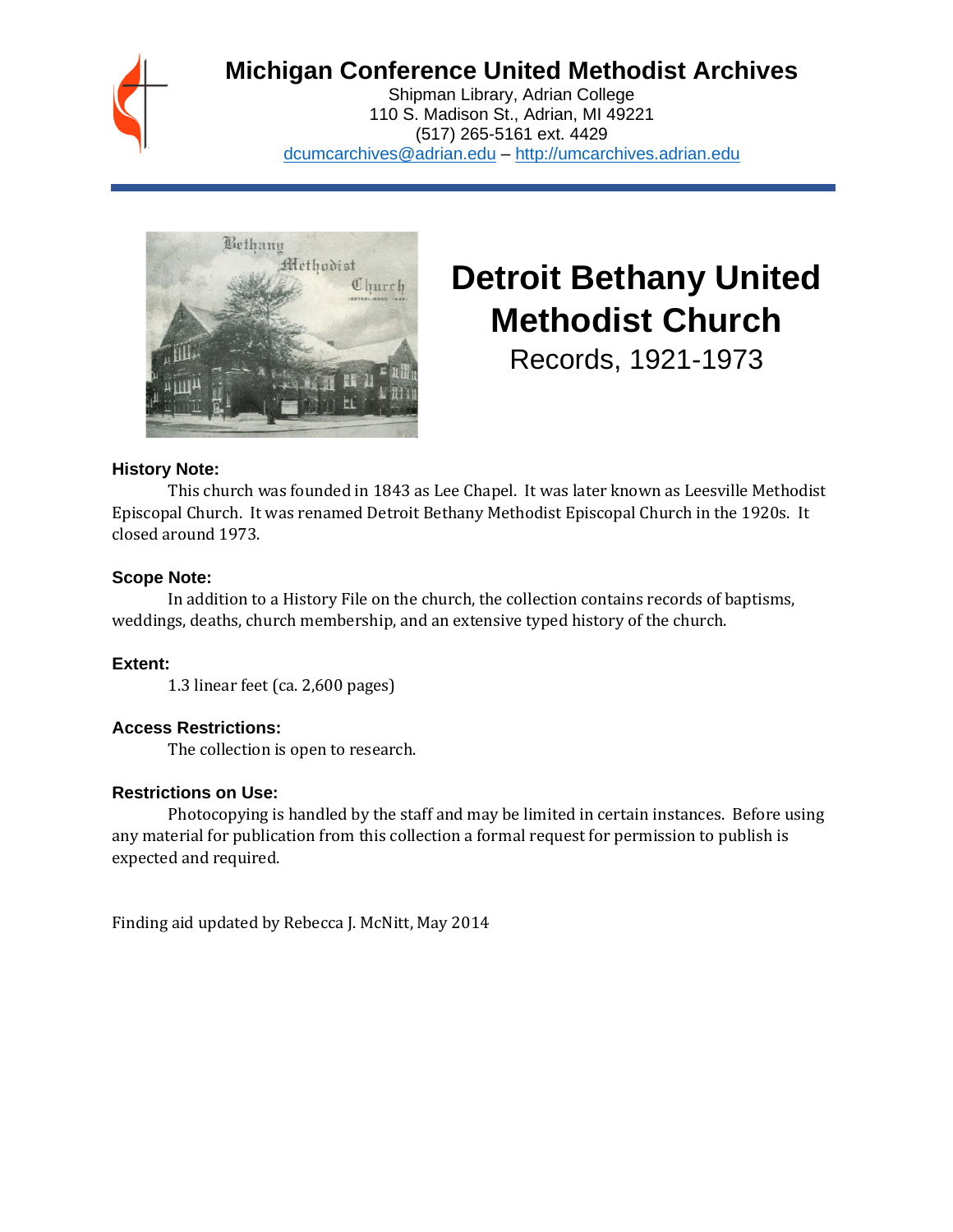#### **Appointments List**

- 1851-1852: Thomas Wakelin
- 1852-1853[: Riley C. Crawford](http://umcarchives.adrian.edu/clergy/crawfordrc.php)
- 1853-1854: Richard McConnell
- 1854-1855: Joseph W. Holt
- 1855-1857: John A. Baughman
- 1857-1858: William C. Way
- 1858-1860: Thomas Wakelin
- 1860-1861: Jason W. Kellogg
- 1861-1863: Thomas Stalker
- 1863-1865: Thomas G. Potter
- 1865-1867: Squire E. Warren
- 1867-1868[: John W. Crippen](http://umcarchives.adrian.edu/clergy/crippenjw.php)
- 1868-1870: Thomas Wakelin
- 1870-1871: Alfred Allen
- 1871-1873: John M. Truscott
- 1873-1874: George W. Owen
- 1874-1877: Henry N. Brown
- 1877-1878: James H. Kilpatrick
- 1878-1880: John M. Truscott
- 1880-1883: Isaac Johnston
- 1883-1884: Squire E. Warren
- 1884-1885: John B. Goodson
- 1885-1888: Levi L. Houghton
- 1888-1889: Robert C. Lanning
- 1889-1892: Isaac Johnston
- 1892-1897: John Wesley
- 1897-1898: John A. McIlwain
- 1898-1900: Otto L. Dreys
- 1899-1900: J.L. Mershon
- 1900-1902: Edwin P. Pierce
- 1902-1906: Alvin F. Knoblock
- 1904-1906: Levi P. Goodwin
- 1906-1909: Avery Brugh
- 1909-1910: Frank James Grant
- 1910-1911: Lewis F. Rayfield
- 1911-1921: John H. McCune
- 1921-1924: Erwin King
- 1923-1924: Robert L. Diem
- 1924-1928: John Meredith
- 1928-1935: Edward F. Dunlavy
- 1935-1944: Horace H. Mallinson
- 1944-1946: Charles C. Becker
- 1946-1949: Edwin B. Pearce
- 1949-1951: Robert D. Richards
- 1951-1956: James Douglas Parker
- 1956-1958: Kenneth W. Burgess
- 1958-1960: Robert C. Laphew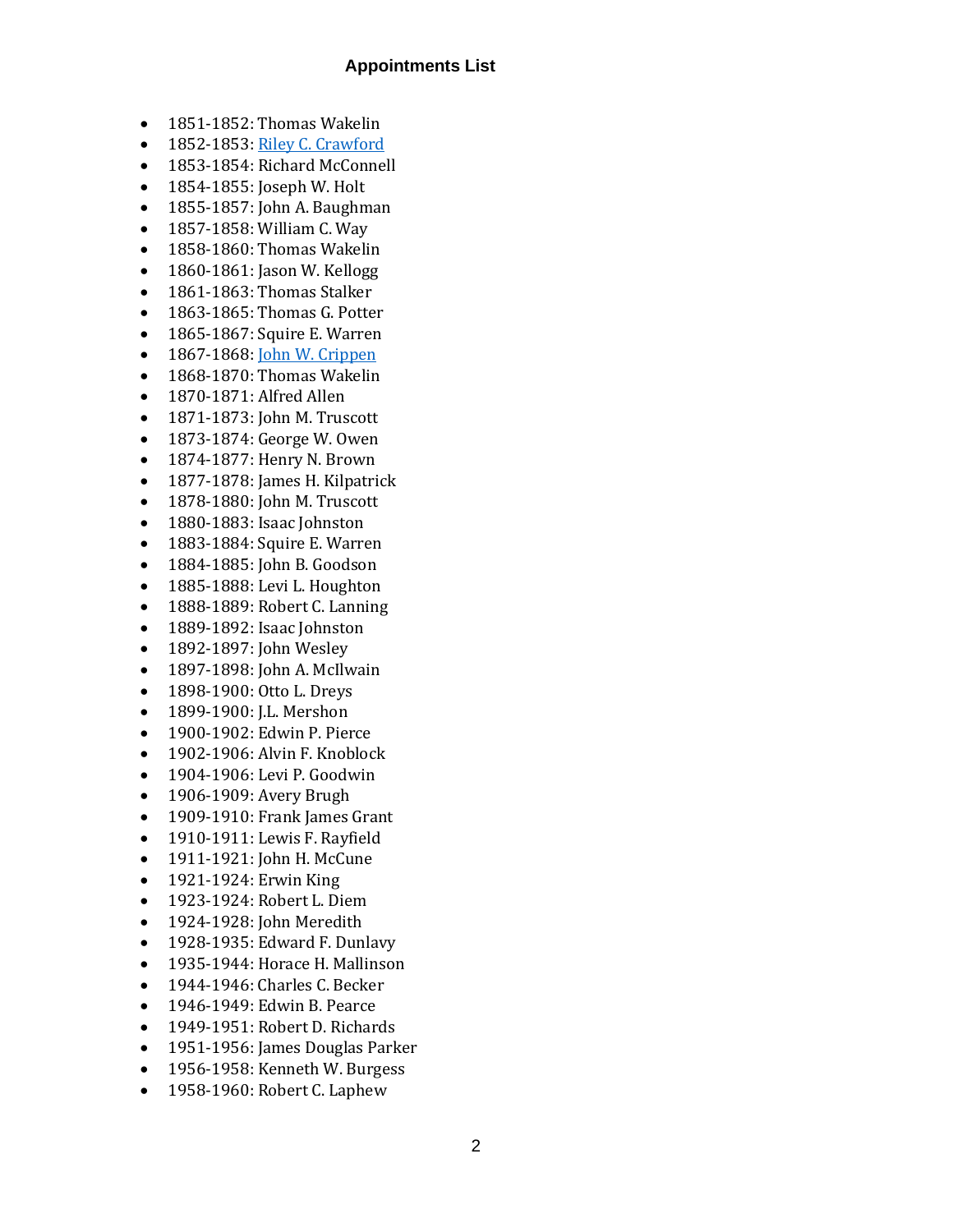### **Appointments List**

- 1960-1963: Lloyd W. Jewett
- 1963-1964: Taylor Carson
- 1964-1969: Alfred Thomas Bamsey
- 1969-1971: Charles Edward Strawn
- 1971-1972: Supplied by East Side Parish
- 1972-1973: To be supplied